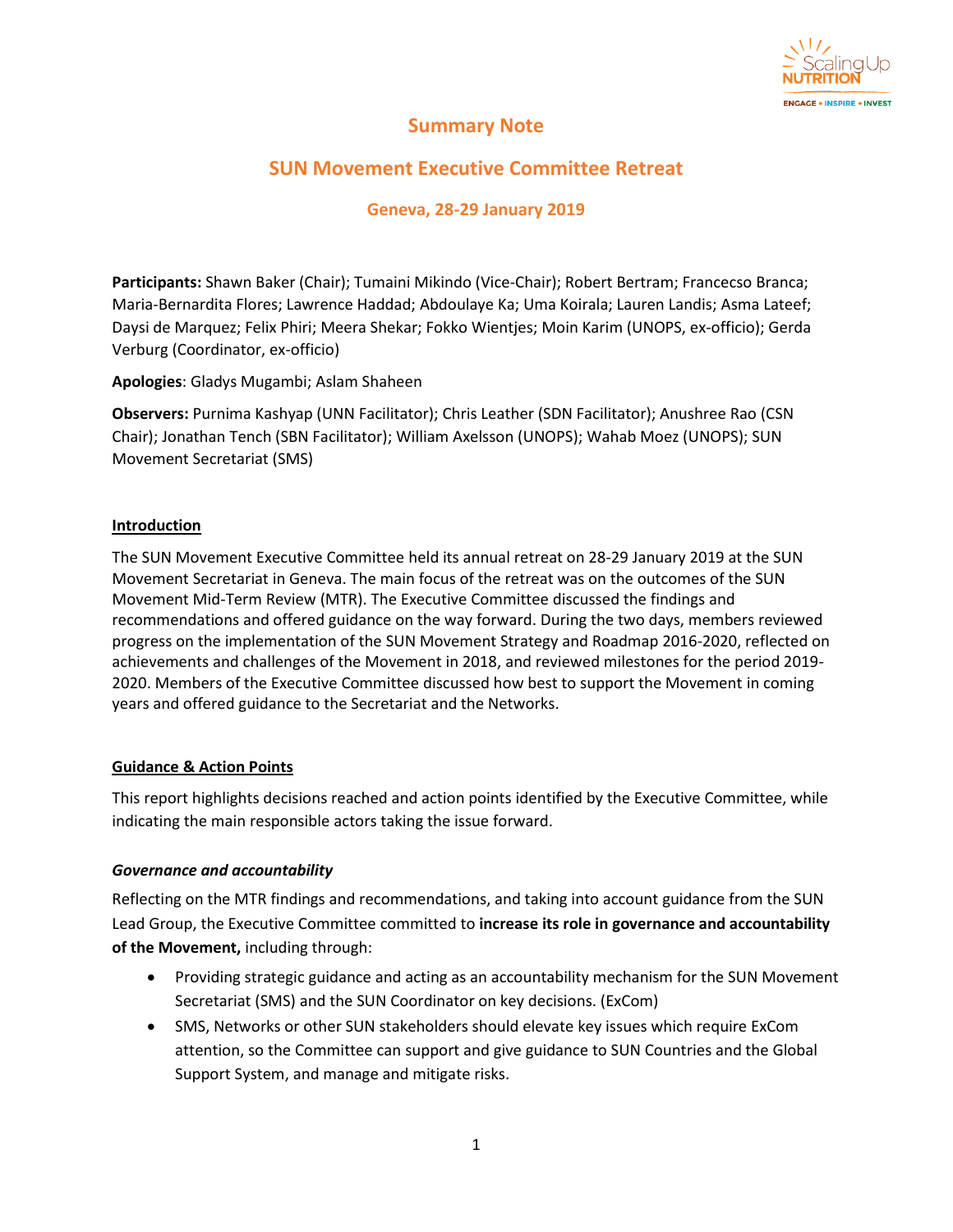

- Internalizing the SUN Principles of Engagement, fostering behaviour change and acting as SUN Movement champions in their own institutions. (ExCom)
- Develop charters for both the SUN Lead Group and Executive Committee to set out clear expectations and opportunities for participation in the Movement. (SMS)
- Arranging two face-to-face Executive Committee meetings per year, while the winter meeting focuses on the global level and the summer meeting on the country level. In 2019, the second in-person meeting will be held at the SUN Movement Global Gathering. (SMS)
- Planning Executive Committee meetings well in advance and circulate agenda and documents two weeks ahead of meetings. (SMS/Chair)
- Networks reporting annually to the Executive Committee (2 Networks face-to-face, 2 Networks virtually). In 2019, all 4 Networks will meet the Executive Committee face-to-face at the SUN Movement Global Gathering. (Networks)
- Taking forward the Global Support System Collaboration Framework 2019-2020 to increase coherence between SMS and the four SUN Networks. (Networks/SMS)
- When feasible, Executive Committee members joining the SUN Coordinator for country visits or attend Joint Annual Assessments (JAA) of SUN Countries. (ExCom/SMS)

# *Strengthen linkages between Executive Committee and SUN Government Focal Points*

- Members of the Executive Committee participating in SUN Focal Point retreats and SUN Country Joint Annual Assessments. SMS to inform ExCom members, as possible, about six weeks in advance of such events. (ExCom/SMS)
- Organize a meeting with SUN Government Focal Points ahead of the SUN Movement Global Gathering. (SMS)
- SUN Government Focal Points on the Executive Committee should link up with SUN Focal Points from their region. (ExCom)

# *Strengthen country level action and impact*

- Encourage institutionalisation of SUN arrangements at country level to ensure continuity in case of government and Focal Point changes. (SMS/Coordinator)
- Recognising that the SUN Movement is also building on the efforts of partners to support countries on the ground, building on the collective efforts of all SUN partners at country level, and fostering behaviour change of all SUN Movement actors. (all)
- Strong Country Liaison Team is critical for the success of the SUN Movement. (SMS)
- Improve follow-up to Coordinator's country visits to maximize impact. (SMS/Networks)
- Executive Committee members should visit one SUN country per year. (ExCom)

# *Monitoring, evaluation, accountability and learning system (MEAL)*

• Revise the Joint Annual Assessment materials and encourage stakeholders to turn the event into a celebration at country level. (SMS)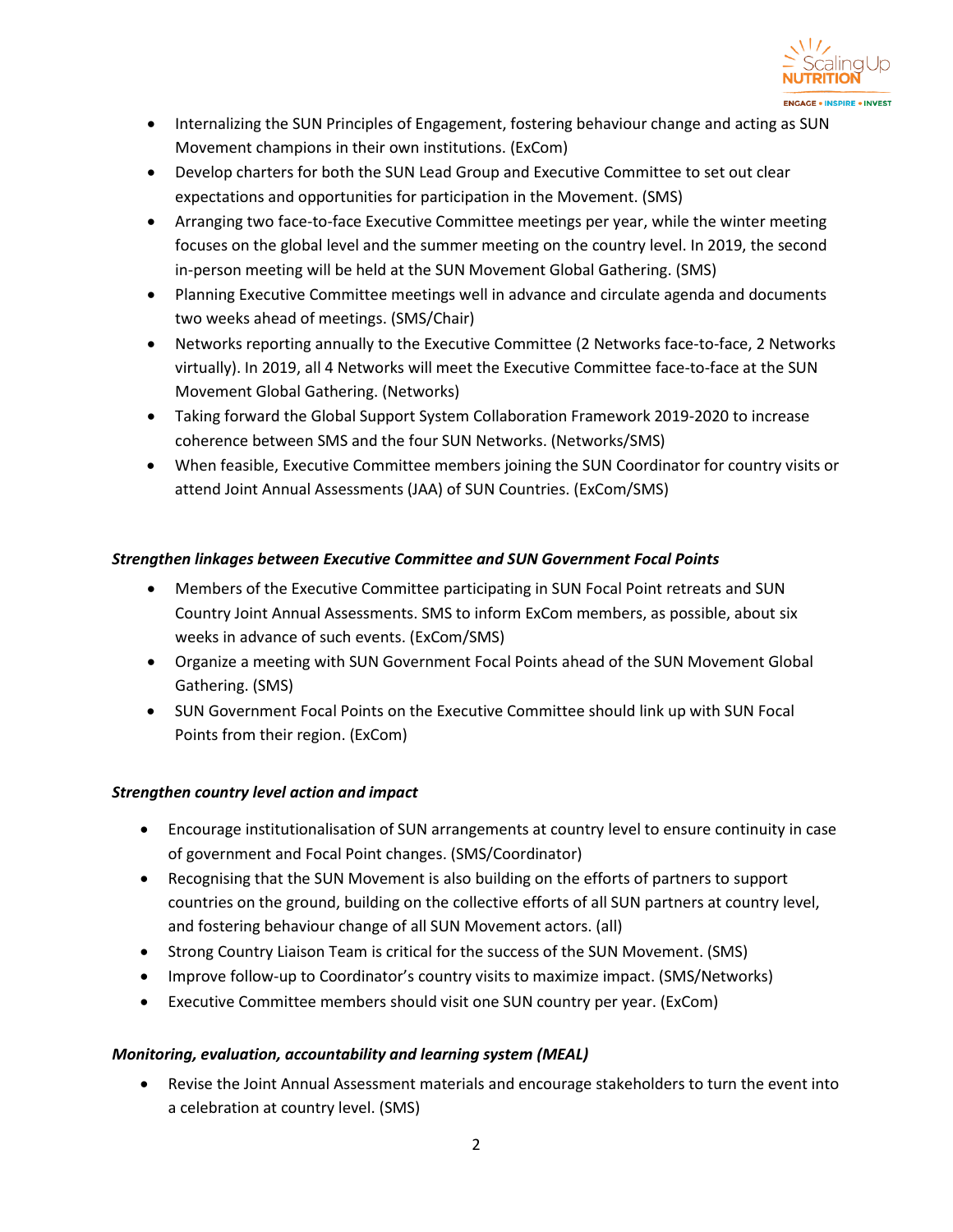

- Integrate more food systems and sustainability indicators in MEAL. (SMS)
- Explore strengthening MEAL indicators to make them more gender-sensitive. (SMS)
- Explore potential indicators of trust / behaviour change drawing on existing ones. (SMS)

## *Capacity development*

- Set up a team (1 ExCom member, SMS, Networks, learning expert) to develop a proposal for a 'SUN Academy'. (SMS)
- Develop profile what is expected from SUN Government Focal Points, building on country needs and SUN Principles. (SMS)

# *Technical Assistance (TA)*

Many national and global partners provide TA to countries based on demands/needs on various aspects of nutrition. In addition, some TA requests from countries are received by the SMS.

- Better coordination between intl. TA providers and SUN country demand / tracking and sharing of TA requests received by SMS and Networks. (SMS/Networks)
- SMS to encourage convergence with Networks in knowledge management. (SMS)
- Consider recommendation for SUN Movement Pooled Fund (Phase III) to allow facilitation of TA. (SMS/Networks)

## *Stronger involvement of SUN Movement in food systems approach*

- Develop country level narrative focusing on opportunities and solutions (double duty actions etc.) and provide stronger messaging on food systems. (SMS)
- Offer SUN multi-stakeholder platforms (MSPs) as platforms for actions for food systems. (SMS/Networks)
- Make food systems approach a key topic, amongst others, of the 2019 Lead Group meeting and a focus area for SUN Movement Global Gathering. (SMS)
- Lead Group and Executive Committee members should open doors to NCD community. (LG/ExCom)
- Include CAADP Focal Points (or adequate for other regions) in SUN Focal Point retreats. (SMS)

## *Gender equality and women's empowerment*

- All Executive Committee members play a proactive role as gender champions. (ExCom)
- All institutions under the SUN umbrella should apply the tool ['Global Health 50:50'](https://globalhealth5050.org/). (SMS)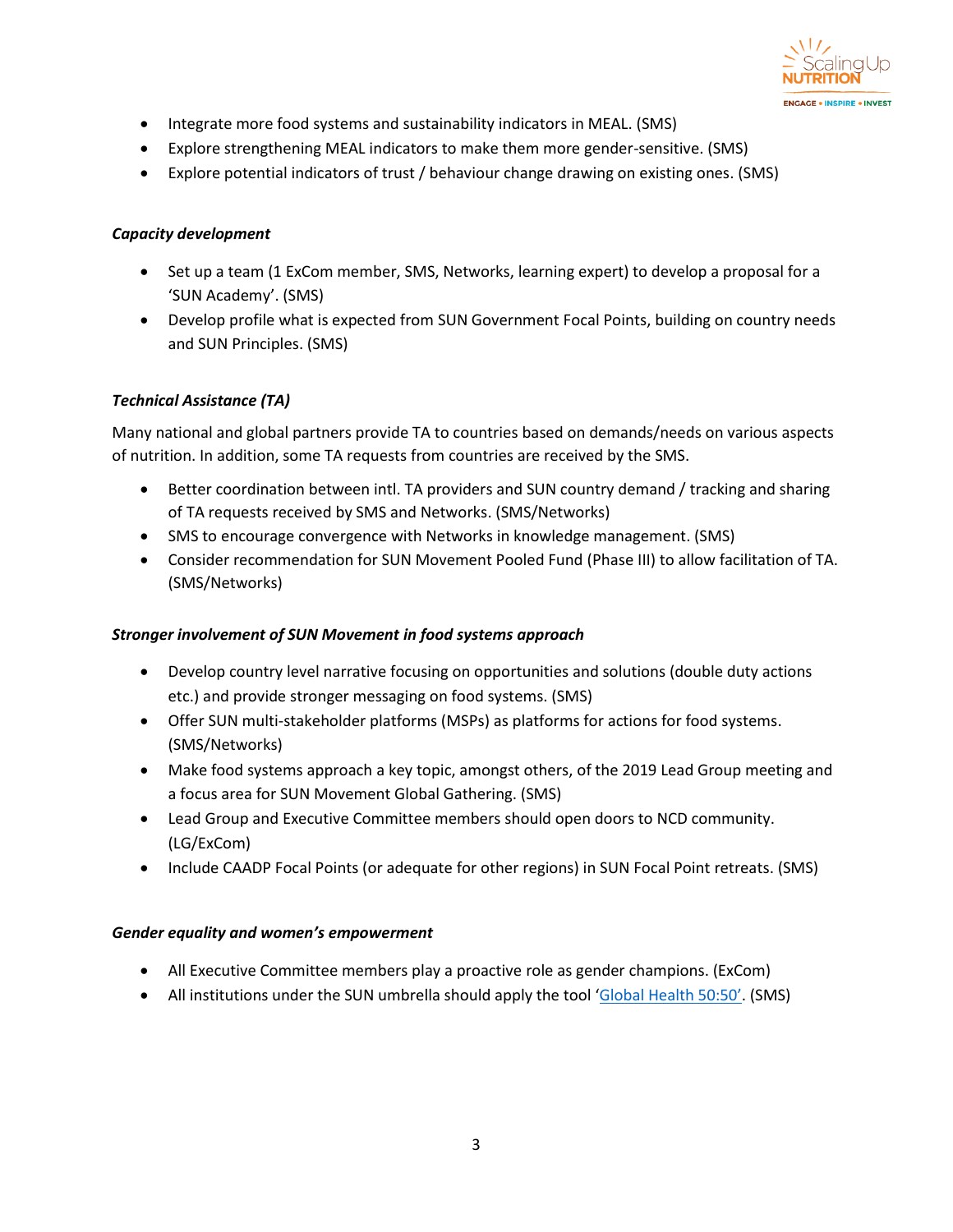

## *Strategic review of the SUN Movement*

- The Executive Committee agreed to launch a Strategic Review of the SUN Movement, building on the recently completed Mid-Term Review, to get recommendations on the vision, strategy and structure for the next phase of the Movement (2021-2025). The Secretariat was tasked to launch the process as soon as possible and to explore funding options (incl. procurement requirements). (SMS)
- The Executive Committee will have an oversight function, approve the TOR, serve as key informants and be available for regular check-ins with the Strategic Review Team to provide guidance. (ExCom)
- A SUN Movement strategy and roadmap 2021-2025 will be developed from May-November 2020, after conclusion of the Strategic Review (March 2020).

## *SUN Movement Global Gathering*

- SMS was requested to undertake exploratory visits (end February) to the two potential host countries Indonesia and Nepal, while UNOPS is conducting a market research to inform the final selection of the host country. SMS to validate political leadership within region and involvement of regional bodies, and validate logistical services, by 20 March. (SMS)
- Executive Committee mandated a Working Group (Abdoulaye Ka, Lauren Landis and Bernie Flores) to discuss remaining issues laid out in SUN Global Gathering concept note, and guide Secretariat where necessary through the process leading up to the SUN Movement Global Gathering 2019. (ExCom)

## *SMS Budget and Pooled Fund*

- Executive Committee endorsed revised SMS budget 2019-2020. (ExCom)
- Executive Committee advised to request a proposal from UNOPS on enhanced contract modalities that offer more stability and security to SUN Movement Secretariat personnel. (UNOPS)
- SUN Movement Pooled Fund: Executive Committee endorsed proposal for Pooled Fund Window II, to strengthen multi-stakeholder platform collaboration for nutritional impact at the national and sub-national level. (ExCom)

## *Guidance on further issues*

- Develop strategic communication materials about SUN Movement. (SMS)
- SMS to prepare list of key decisions the SUN Movement will have to take in coming 2 years. (SMS)
- Identify individual tasks for each member of the Executive Committee, based on volunteering. (Chair/Coordinator)